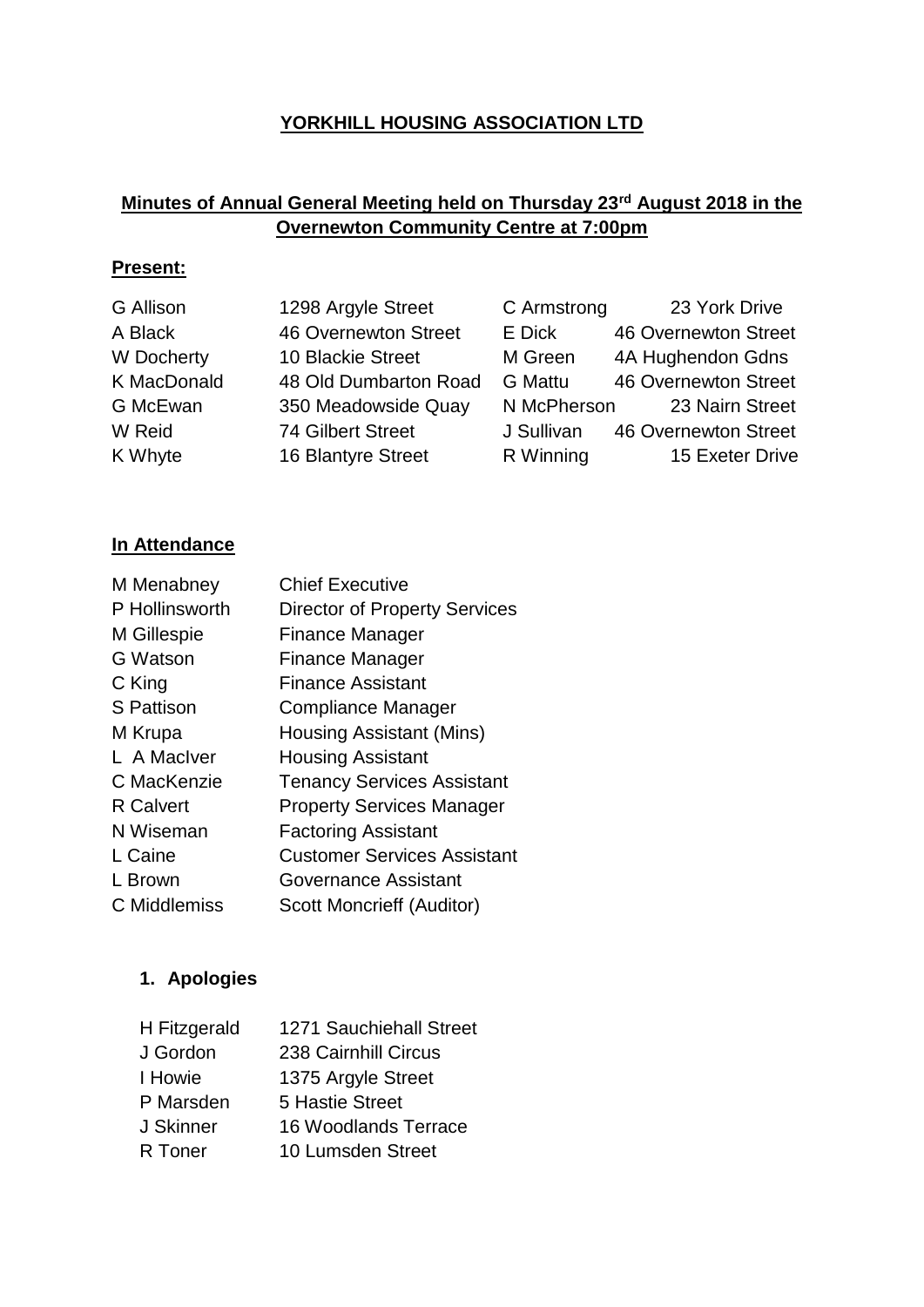#### **2. Minutes of AGM 31st August 2017**

Minutes were proposed as correct by G Mattu and seconded by A Black.

## **3. Chairpersons Report**

The Vice Chair Colin Armstrong welcomed everyone to the Association's AGM, he advised that Helene Fitzgerald was unable to attend this evening and the Chief Executive Marion Menabney would present the Chairperson's report in her absence

The last 12 months has been extremely busy for the Association, a number of policy and procedures have been reviewed including Data Protection.

The next 12 months will see policies on Freedom of Information and the Housing Scotland Act 2014 being reviewed.

 The Association is very lucky to have a hard working and flexible staff and this is demonstrated in the performance statistics collected by the Scottish Housing Regulator. We regularly out-perform much larger associations and our neighbouring landlords.

The Association remains committed to making rents as affordable as possible. We must always remember that while a number of our residents receive help to pay their rent a sizable number do not. This year when we consulted tenants on the annual rent Increase, the committee took tenants' concerns on board and there was a smaller increase than planned.

Claire Middlemess is here from our Auditors Scott Moncrieff to present the Annual Accounts, this will show that the Association is still in a strong financial position. We continue to keep a careful eye on costs and the auditor can confirm we have strong financial controls and procedures in place. The management Committee and Finance Sub Committee regularly monitor the Association's financial activities.

At the last AGM we advised that the Association had joined a pilot for a Common Housing Register in the West of the city. Since then the Association's waiting list has grown to over 2000 applications when on average we only let around 25 properties per year. Other associations had similar problems and the scheme has been suspended by the council for the time being.

There has been a number of staff changes over the past 12 months: Linsey Caldwell our Governance Assistant recently went on Maternity leave and only last week had a baby girl called Jenna. Aileen Brown will be covering for Linsey for the next 12 months.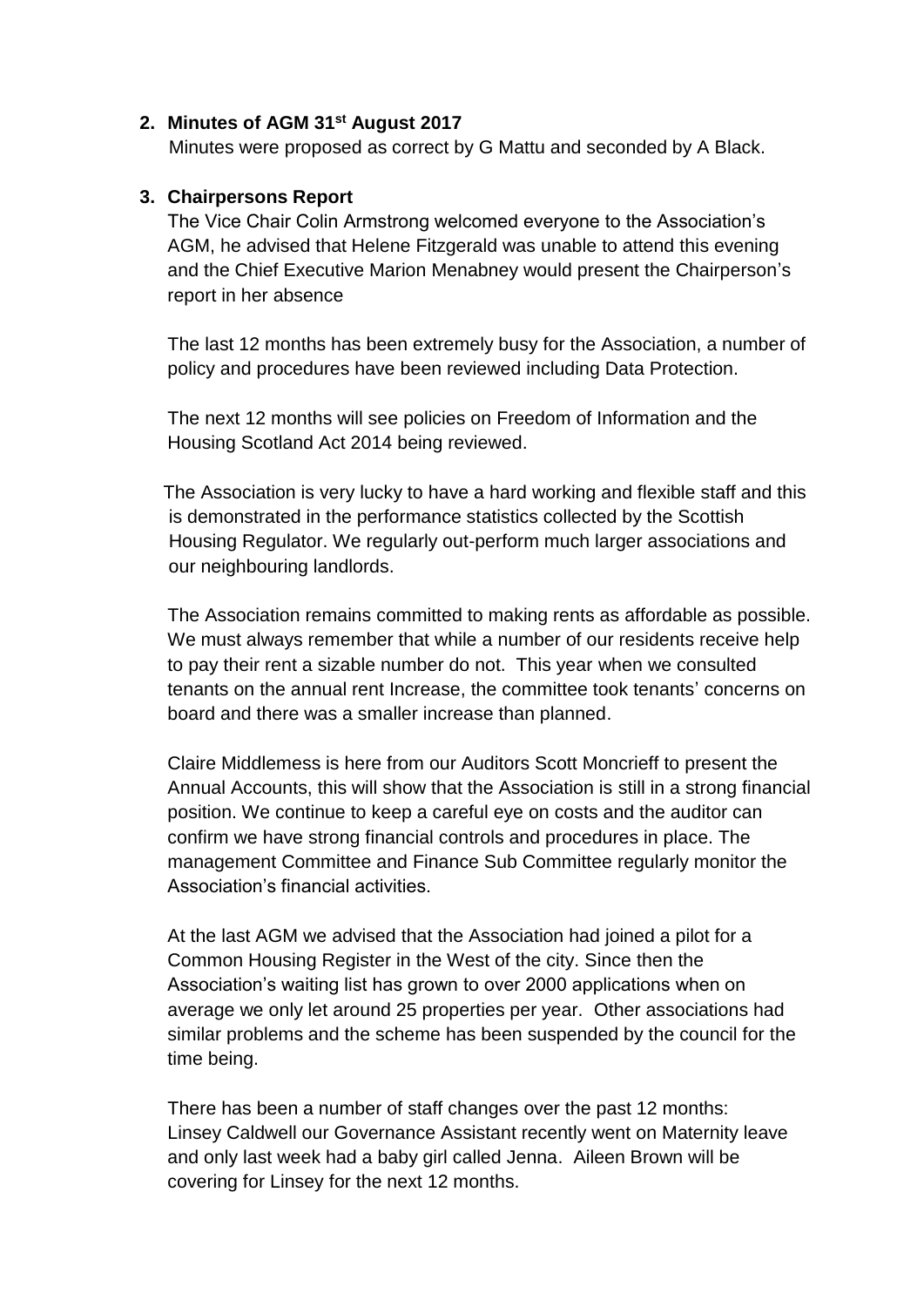Rhona Gallacher, our Senior Housing Officer has taken early retirement after 36 years with the Association, her post is yet to be replaced.

Margaret Gillespie, our Finance Manager will be leaving us at the end of September, Gary Watson joined the Association this week as our new Finance Manager.

## **4. Auditors Report and Presentation of 2018 Annual Accounts**  C Middlemiss, Audit Management from Scott Moncrieff presented the Associations Annual Accounts.

She advised that the Association's turnover has increased by £88,000 while expenditure is down by £35,000. There is a small surplus of £33,000.

C Middlemiss went on to discuss the Statement of Financial Accounts. She advised that testing was increased this year and no concerns were found.

Members were shown Debtors and Creditors balances have increased but this is mainly due to the timing of the accounts and invoices not being received in time to be included in the Annual Accounts.

The Association's cash balance has remained around the same as the previous year.

C Middlemiss advised that the Association are sitting in a healthy financial position with sufficient funds for the future. She confirmed that the Audit had been fully completed in an efficient manner and thanked staff for their assistance during the audit period.

#### **5. Re-appointment of Auditors**

B Docherty proposed the re-appointment of Scott Moncrieff as the Associations auditors this was seconded by G Mattu. Therefore Scott Moncrieff are re-appointed as auditors.

#### **6. Election of Management Committee**

This year three members of the Association's Management Committee are due to Stand down, these are Colin Armstrong, Billy Docherty and Paul Marsden. All three have indicated they wish to stand for re-election.

No other nominations have been received therefore Colin Armstrong, Billy Docherty and Paul Marsden are all re-elected to the Management Committee